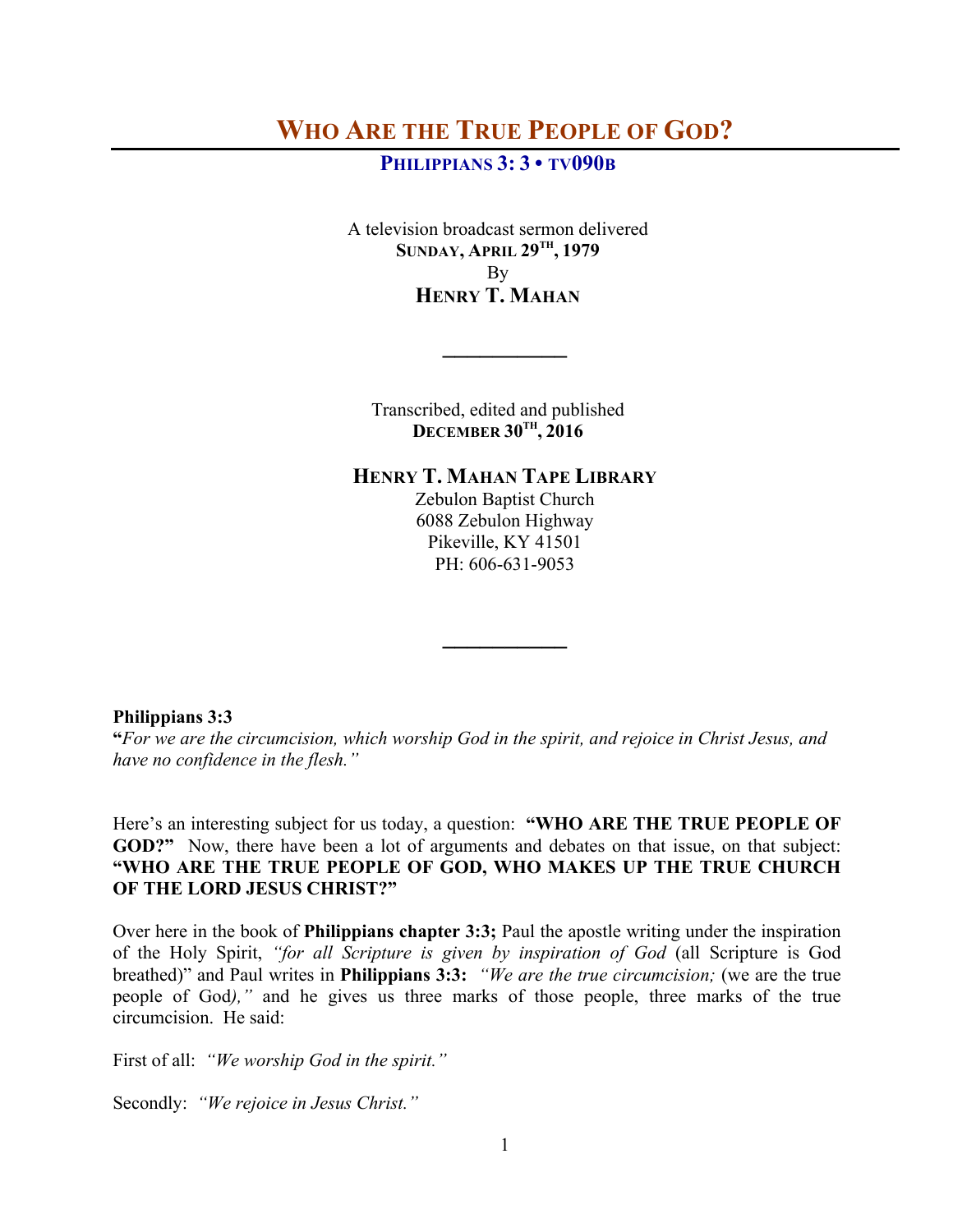Thirdly: *"We have no confidence in the flesh."*

*"We are the circumcision which worship God in the spirit, who rejoice in Jesus Christ, and who have no confidence in the flesh."*

Now, as I say this, this subject; this question has been argued and debated and fought over and blood has been shed over this subject and families have been divided: **"Who are the true people of God, who makes up the true church of God?"**

The Jews of old, Israel of old; they believed that they were the true people of God because they had the right heritage. Well, they even said to the Master; they said to the Lord Jesus Himself:

"We have Abraham as our father; we don't need you and we don't need your preaching, and we don't need your commandments; we have Abraham and that's sufficient. Abraham is our father. We have Abraham, Jacob, David, and Joseph, and we don't need anyone else." That was their argument for being the true people of God, it was their heritage.

And then the ceremonialist, the religious ceremonialist; they had their circumcision and they had their Sabbath and Holy Days. And they had their sacrifices and they didn't need Christ. They rejected Him and turned thumbs-down on Him because they trusted that they were the true church of God and the true people of God because they had the ceremonies.

They had what Moses taught. They had all of these things that Moses laid down for the Jewish people to practice, all the Holy Days, Feast Days, and ceremonies. Like people observe today, you know ceremonies like Lent, Good Friday and all of these different ceremonies that people observe today.

They had their ceremonies and they felt that they were all right and they were the people of God because they took part in these ceremonies. And they rested in this.

And then there was the legalist. He boasted in his morality. He boasted in his good works. Like the Pharisee in the temple: *"God I thank you;* (and he was sincere in this matter) *I'm not like other men."* He didn't think he was.

And to some degree he wasn't. In many ways he wasn't. Why, he fasted and prayed and tithed and gave alms. And he was not an adulterer. He was not an extortioner. He wasn't this, that, and the other and that was his hope.

He was one of the people of God because he did not do certain things and did do other things that made him a member of God's family. That's what he thought, but Christ said he wasn't.

And then there was the fundamentalist who boasted in his doctrine. He studied the Scriptures. He searched the Scriptures. He was a theologian. He was orthodox in every jot and tittle. He knew the law.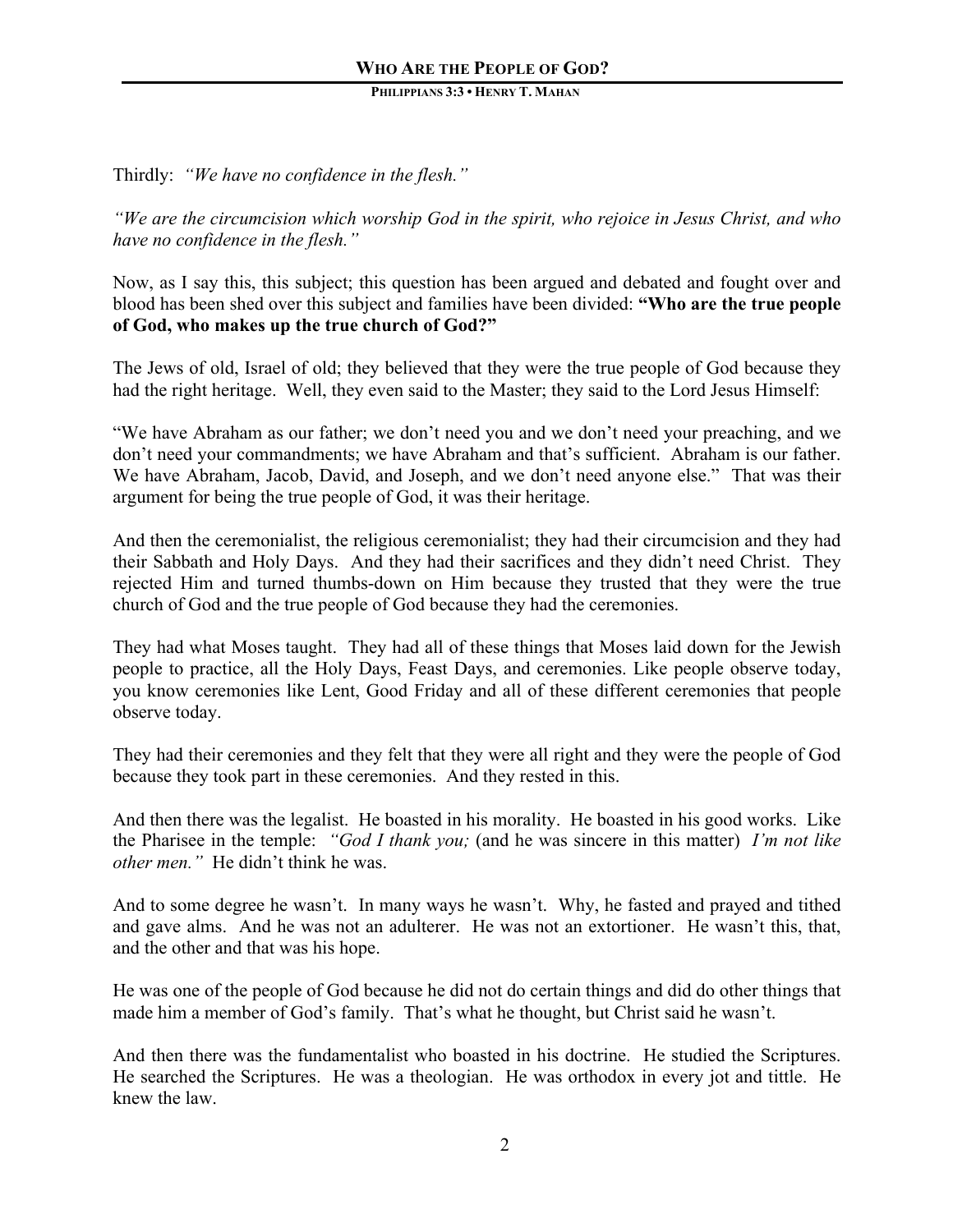Christ said of these people; *"You search the scriptures,* (you do search the Scriptures, I know that you do) *for in them you think that you have eternal life."* You think the Scriptures and your knowledge of the Scriptures make you a part of the family of God, the church of the Lord Jesus Christ, and make you one of the people of God.

But He says they were missing it, *"The scriptures testify of me and you will not come to me that you really might have life."* Life is not in the Bible it's in Christ. The Bible is given to point us to Christ.

And then there's the modern religionist and he thinks that because he made a religious profession that he's a member of God's church and he's a member of the family of God and he is considered among the people of God because he has made a religious profession.

And after all, he's affiliated with the church, he's either a Baptist, Methodist, Presbyterian, Episcopalian, Catholic, or he's something but he's not a heathen. He's a church member and he's made his decision.

He doesn't give much concern to it and much thought to it, and doesn't walk with God and doesn't have a spirit within him that loves God. But, he has made his commitment and consequently he's a member of the family of God.

But Paul's description of the true church, true circumcision or that for which circumcision was intended; Paul's description of it is quite different from these things that I've just said, I've just stated.

Paul said, "We are the people of God. We are the true circumcision that indeed for which circumcision was intended that of the spirit and not of the flesh."You see; the circumcision of the Old Testament was in the form. True circumcision is of the heart, of the spirit.

The Old Testament circumcision was in the flesh. This is in the heart. And one was done by men and this true circumcision is done by God. It's a heart work; it's a rending of the heart. It's a breaking of the heart. It's a regeneration of the heart.

And Paul says we are the true people of God and here are three evidences, *"We worship God in the spirit. We rejoice in Jesus Christ and we have no confidence in the flesh."* Now, that's God's Word.

Nothing is said there of heritage. Nothing is said there of Sabbath Days, Holy Days, Feast Days, and ceremonies. Nothing is said there of our morality and good works. Nothing is said there of our orthodoxy or theology.

Nothing is said there of religious experiences, feelings, decisions, professions, commitments, and all of these other things. *"We worship God in the spirit and we rejoice in Jesus Christ and we have no confidence in the flesh."*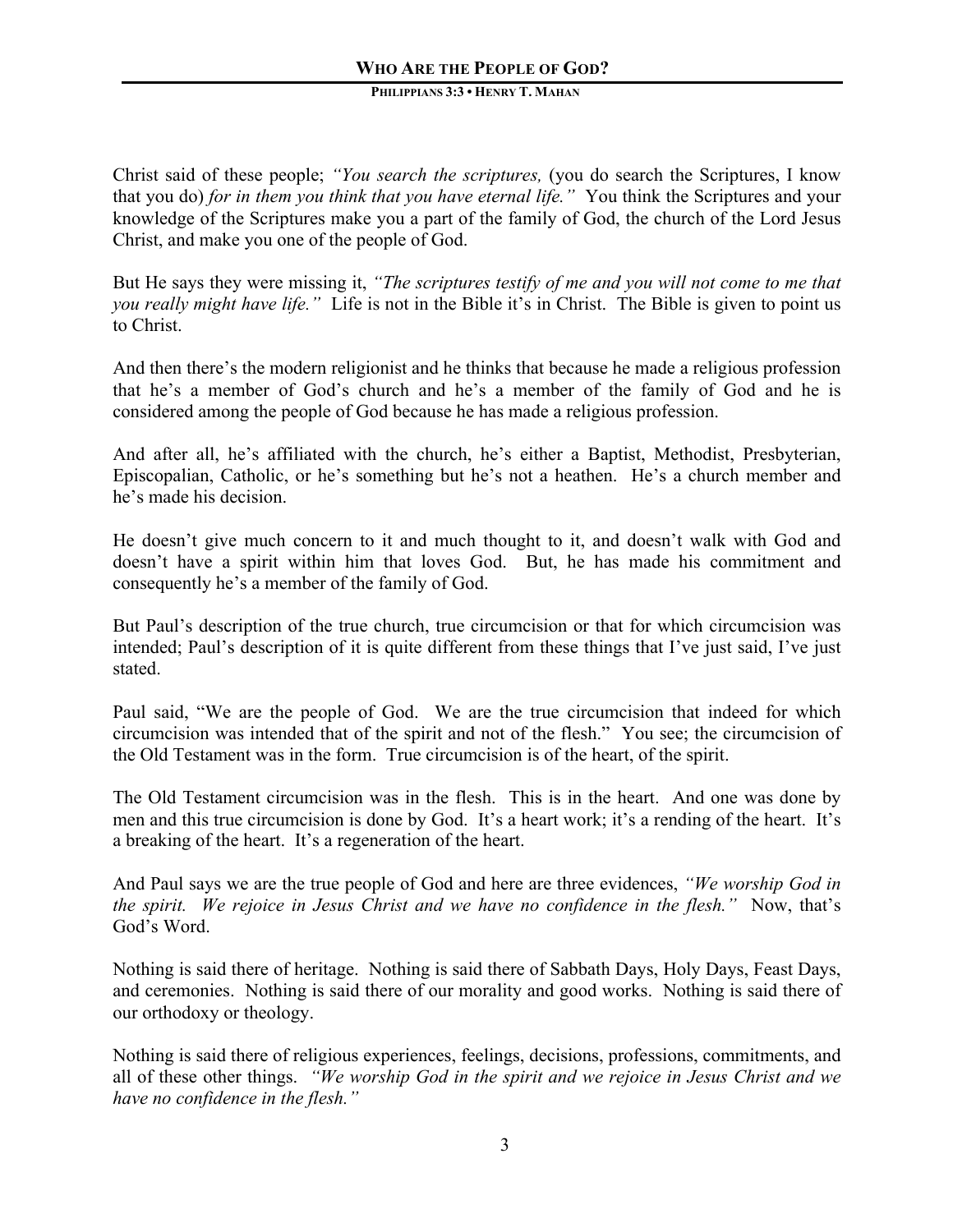Now, let's take these one at a time, these evidences, these marks of the true circumcision, the true people of God. Let's take them one at a time and let's examine them.

And the text now if you want to go back to it, if I've got your attention at last and you want to go back to the text, turn to **Philippians 3:3.** That's where you'll find the Scripture.

The first mark of the true believer; He is known by his worship. He worships God, not in form, not in fashion, not in flesh, but in spirit. He worships God in the spirit.

Our Lord was talking to a woman, a Samaritan woman at the well. Do you remember the story? And she said, "Our fathers worship in this mountain. Now, you Jews say we are supposed to worship down there in Jerusalem."

And our Lord looked at her and said: *"Woman; you worship* (you go through the form of worship) *you don't know what you worship. The hour is coming and now is;* this is **John 4:22- 24:**

*"The hour is coming and now is when true worshippers shall worship God in spirit and in truth; for such the Father seeketh such* (desires) *to worship him. God is a Spirit and they that worship him must worship him in spirit and truth."*

How do you build God a house? Now, I want you to think about that; how do you build God a house? You keep talking about God's house and I know the Scripture refers to that but it doesn't mean what we think.

The Lord said to Solomon*, "*The heaven of heavens won't contain me. The earth is my footstool. How are you going to build me a house? How is the living God going to dwell in a house?"

Let me ask you something else; what material substance can we bring to God who made all things?

You know, some of you may have wealthy friends, very wealthy friends. Did you ever try to buy a birthday present for one of them with an unlimited income? You say, "What in the world can I get him, he's got everything?"

Now, what do I bring God materially, who has everything, who made everything? What are words to Him who made the tongue? What are candles? We stand around burning candles and acting like we are worshipping. What are candles to Him who made the sun and the moon and the stars?

We form a little processional of a thousand people and we march down the street. What are processionals to Him before whom the whole world, "*all nations before Him are but a drop in the bucket?"*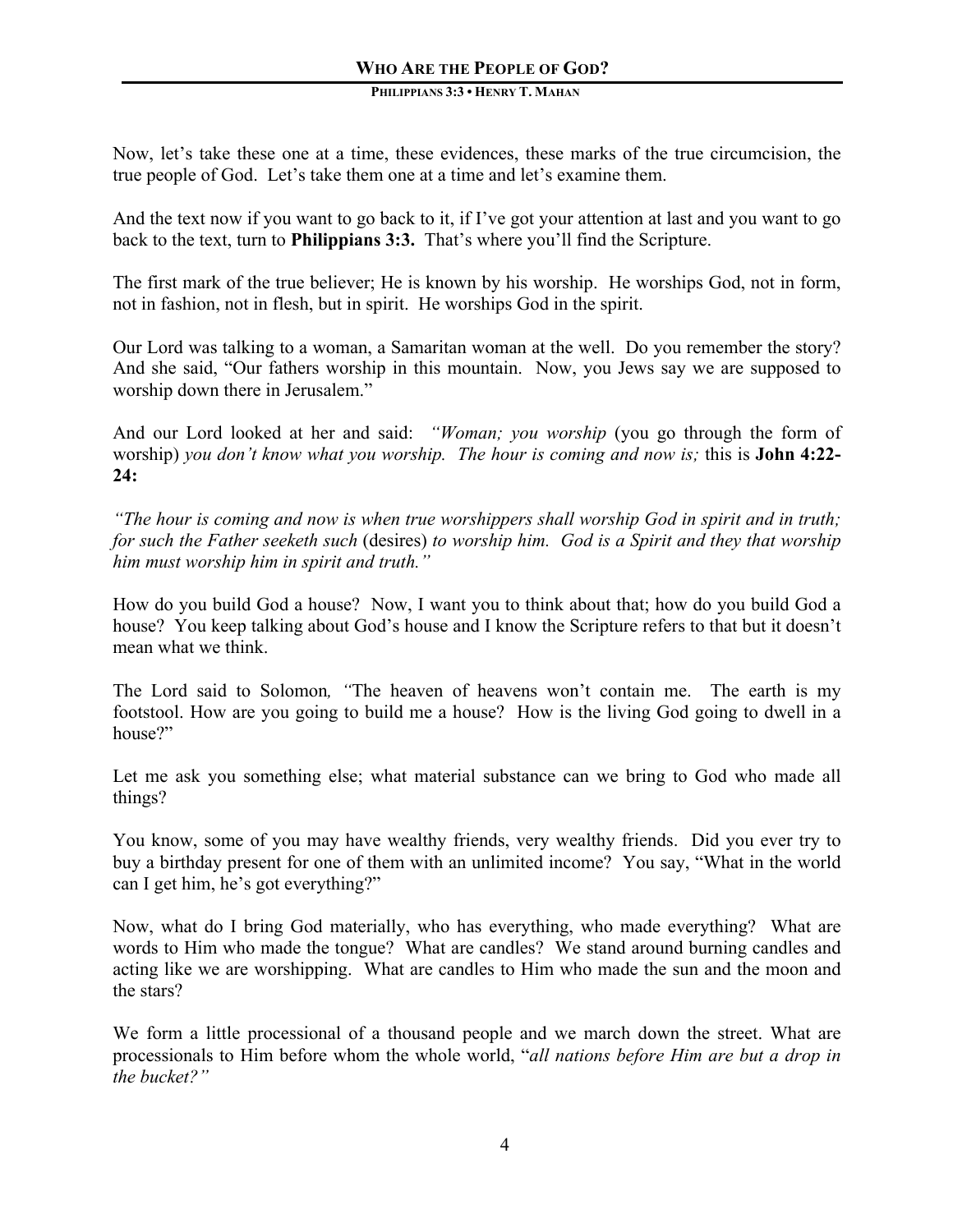Now, if you want to worship God; I'll tell you this, *"God is Spirit and they that worship God worship him in spirit and truth,"* not with outward form and bodily exercise and going through the motions because you can do all that and be 9 million miles away from worshipping God.

Paul wrote this in **Romans 1:9:** *"God is my witness whom I worship and serve in my spirit."* How do you worship God in the spirit?

Well; let's think about it a moment. Here are about six or seven things that you might consider:

First of all: Worshipping God in the spirit is worshipping God with a spirit of reverence and fear, holy reverence and fear. *"Holy and reverend is his name."* How awesome and holy is the name of God: *"Hallowed be thy name."* 

You know, David wrote in **Psalm 89:7:** *"God is greatly to be feared and to be had in reverence of all them that are about him."* The God of creation, the God of sovereignty, the God of the universe, the God and Father of our Lord Jesus Christ is greatly to be feared.

And then the true believer worships God with the spirit of praise. When David closed the book of Psalms, **Psalm 150**, the last Psalm, he says, *"Let everything that hath breath praise the Lord."* We worship God with the spirit of praise.

Then with the spirit of thanksgiving; I like the **100th Psalm***: "Make a joyful noise unto the Lord all ye lands serve the Lord with gladness."* But then **verses 5 and 6** go like this, *"Enter into his presence with thanksgiving and into his courts with praise. Be thankful unto him for the Lord is good. His mercy and truth endureth to all generations."* 

Be thankful: *"Enter into his presence with thanksgiving."* Did you start this day murmuring, complaining, and finding fault? Most people do. *"This is the day the Lord hath made. I'll rejoice and be glad therein."* Enter His presence with thanksgiving.

I wonder what is your spiritual attitude even as you drive to that place you call a church on Sunday morning. How do you enter the presence of the Lord? When you come into the church building in a service of worship, what's your spirit and attitude?

Are you entering His presence with reverence, fear, the spirit of praise, spirit of worship, and a spirit of thanksgiving? Are you thinking about yourself and thinking about your conflicts with other people?

The people of God are those who worship God in spirit, in the spirit of humility. *"When I consider the heavens, the work of thy hands; what is man that thou art mindful of him?"* David said*, "O God, who am I and what is my house that you should show mercy to me?"*

We need to follow this, *"Let this mind be in us which was also in Christ Jesus who thought it not robbery to be equal with God but made himself of no reputation. He took upon himself the form of a servant and was made obedient unto death, even the death of the cross."*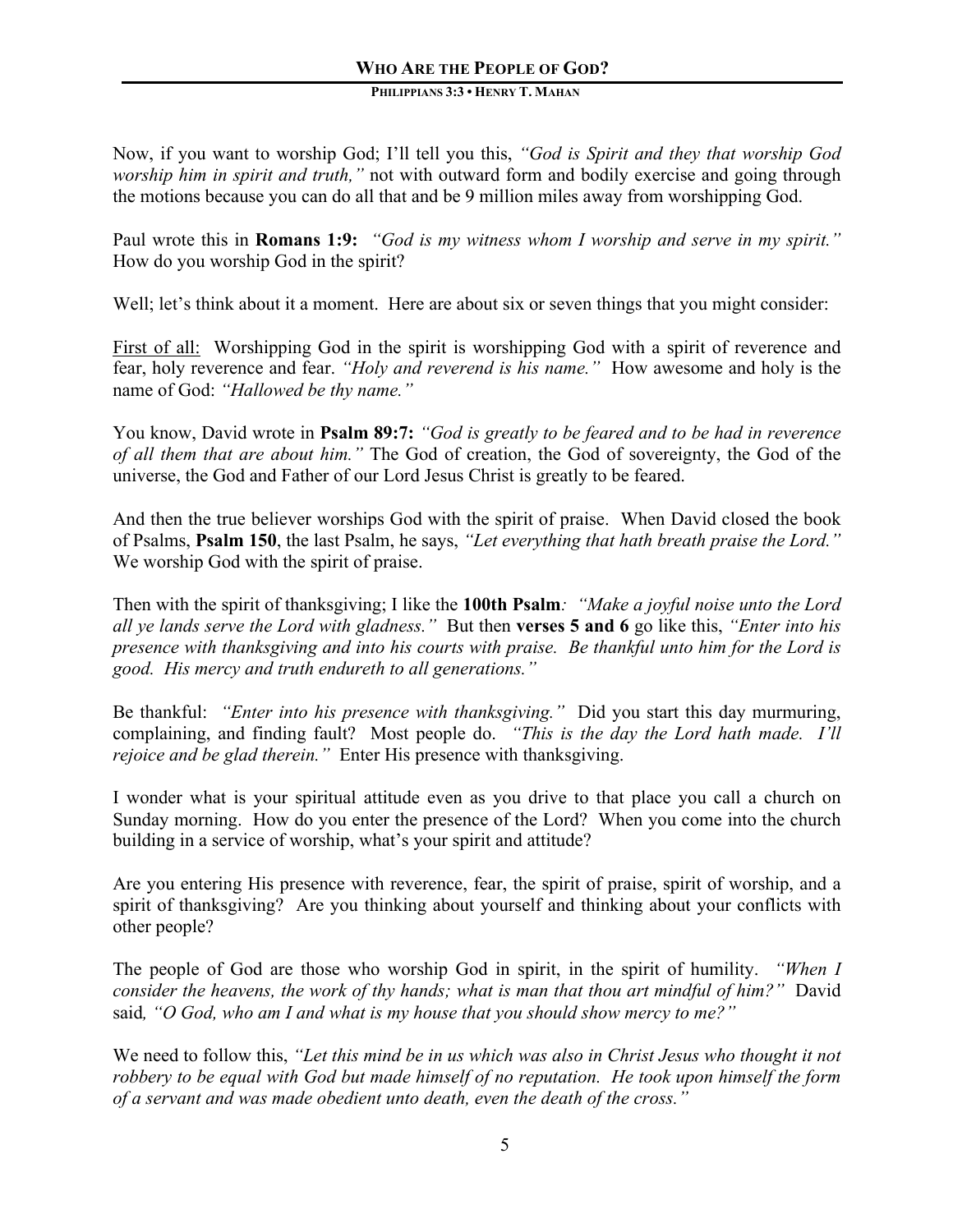The spirit of humility; oh how pride rules and reigns in these sinful hearts. God hates pride. Do you know what God hates more than anything else, pride? Where do I find that?

In the book of **Proverbs** it says *"Six things that God hates, yea seven are an abomination to him."* The first one he names, *"a proud look."* God hates pride more than anything else. And I guess we've got more of that than we've got anything else. I guess it's the granddaddy of all sin. *"Pride goeth before destruction and a haughty spirit before the fall."*

We need to come before God with the spirit of submission. Samuel came to Eli and the old prophet of God said: *"Samuel; what did God say to you?"* And Samuel said "I'd rather not say if you don't mind."

And Eli said, "Oh I do mind. You tell me what God said to you." And finally Samuel said; "Well Eli, God said that your sons have violated his word and law and he's going to kill them. And because you didn't discipline your sons, you didn't deal with them; God's going to deal with them."

Do you know what he said? I want you to listen to this submission. Well, he said: *"It's the Lord; let him do what he will."* That's worship.

And then Job, after everything had been swept away, he was rich and now he is poor. He was a family man and now he has no one. He was a famous man and now he is despised and laughed at, even by the children, sitting there on the ash-heap, scraping the boils. He was a healthy man and now he is a dying man. He rent his clothes and wept and worshipped God.And do you know what he said? *The Lord gave and the Lord hath taken away; blessed be the name of the Lord."* That's worship.

You see, that's more than walking an aisle. That's more than shaking a hand. That's more than deciding to go to heaven. That's more than claiming to believe some doctrine. That's a Godgiven spirit of worship. *"That's a contrite spirit and a broken heart."*

That's a work of grace. That's not produced by the flesh. God produced that. He said, *"Job my servant, is a righteous man. You won't find another one like him."*

And then this thing of worship is a spirit of faith. Do you know what the Bible says in **Hebrews 11:6?** *"Without faith it's impossible to please God. He that cometh to God must believe that he is."* 

There is no coming to God without faith, no coming to God. It doesn't say, it is hard coming to God or difficult to come to God; it's impossible to come to God without faith. He won't receive you. Let not that man think he will receive anything of God. Let him ask in faith, believing. Now, this thing of worship is a spirit of faith.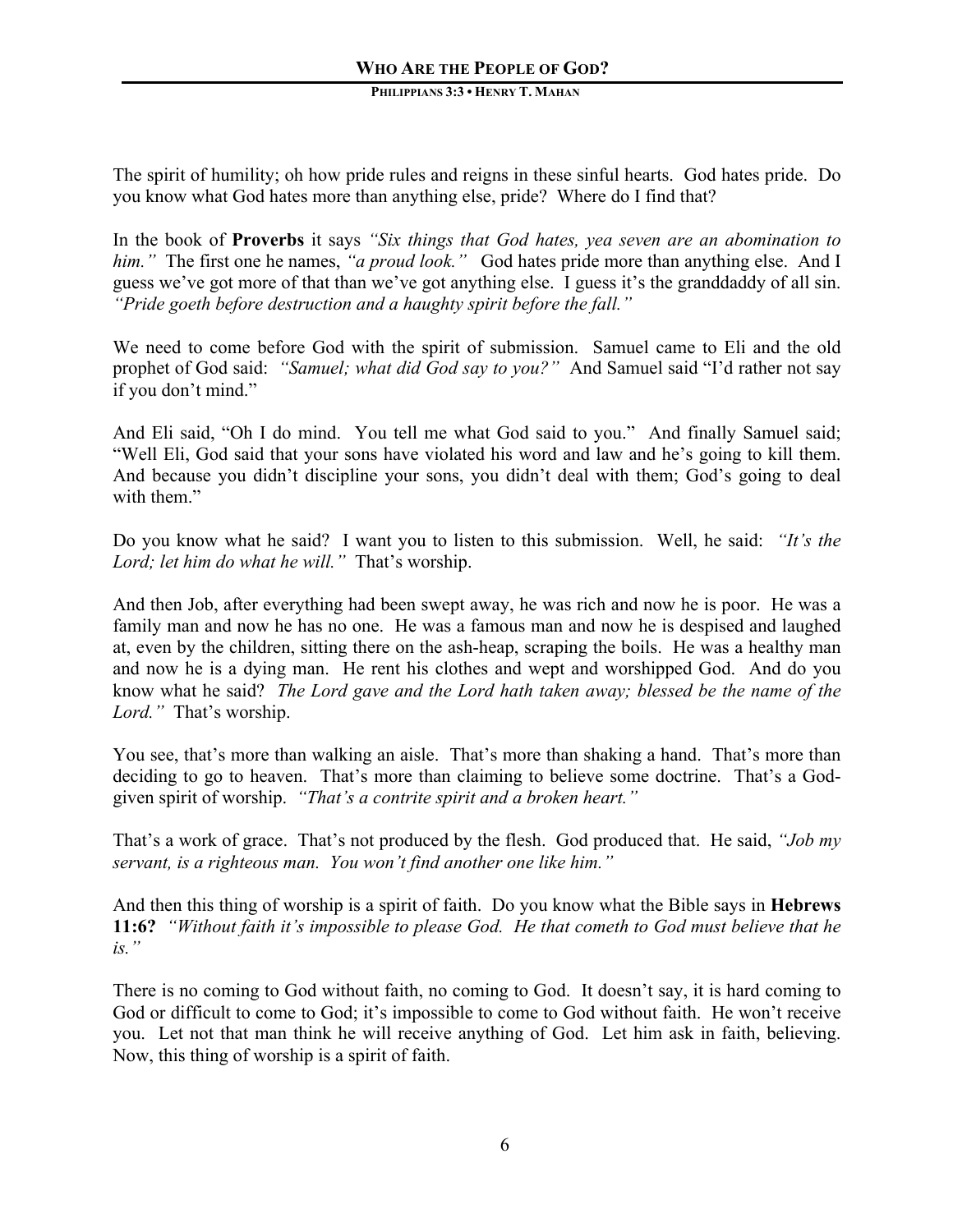And then last of all it's a spirit of love. Listen to this verse in **1 Corinthians 16:22:** *"If any man love not our Lord Jesus Christ let him be Anathema, Maranatha, (that is accursed when Jesus* comes).*"* That's how serious it is!

The two great commandments, *"Thou shalt love the Lord thy God with all thy heart, mind, soul, and strength. And thou shalt love thy neighbor as thyself."*

*"We are the true people of God who worship God in spirit."* That's the first thing, *"worship God in spirit,* (not play church), *who worship God in spirit and in truth."* 

I'm not left to my imagination and my carnal thoughts about God. He's revealed; God is revealed in His Word. God is revealed in His Son. God is revealed by His Spirit. I'm not left to my imagination.

God said, *"You thoughtest I was altogether such as one as thyself."* I'm not left to my carnal thoughts about God; I'm taught the truth of God by His Word. *"Sanctify them through thy word; thy word is truth."* 

And by His Son who said, *"I'm the way, the truth, and the life*. *You shall know the truth and the truth shall make you free."* By His Spirit who is called by our Master, *"the spirit of truth." "And when he the spirit of truth is come he will guide you unto all truth for he shall take the things of mine and show them to you. He'll not speak of himself. He shall not glorify himself but he shall glorify me."*

So, we worship God, the God of creation, the God of sovereignty, the God of power, the God and Father of our Lord Jesus Christ, the God of redemption, the God of justice and righteousness, we worship Him in spirit.

**Secondly:** We are the people of God who rejoice in Christ Jesus!

Now, what is this rejoicing in Christ Jesus? Well, it's such a degree of joy that it amounts to glorification. It amounts to exultation. It amounts to an exuberance, an adoration, and a worship. And all this we give to our Lord Jesus Christ.

We glory not in ourselves or in our works or in our flesh; we glory in Jesus Christ our Lord. *"Wherefore, God hath highly exalted him and given him a name which is above every name and at the name of Jesus every knee should bow and every tongue should confess that he is Lord to the glory of God the Father, things in heaven, things on earth, and things under the earth."* Christ is Lord!

*"God forbid that I should glory save in the cross of our Lord and Saviour Jesus Christ."* We rejoice in Christ Jesus. There are three things here; (now listen to me) we rejoice in the person of Christ, who He is. He's the Surety of the eternal covenant. He is the God-Man. He is God incarnate in human flesh; "*God was in Christ reconciling the world unto himself*."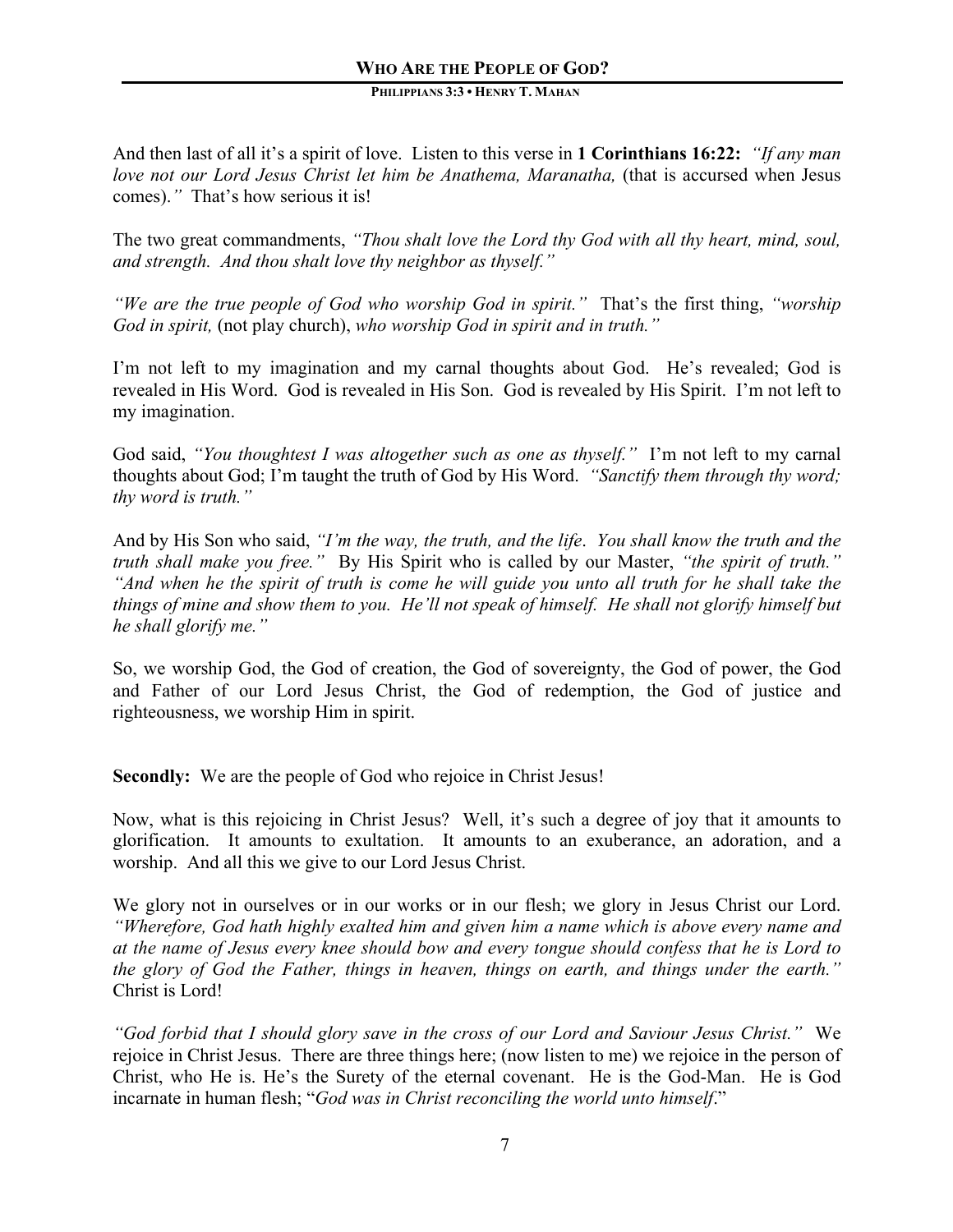The angel said, *"That holy thing which is in Mary's womb is conceived of the Holy Spirit and is the Son of God."* Isaiah wrote in **Isaiah 7:14,** *"Behold a virgin shall conceive and bring forth a son and thou shall call his name Immanuel* (God with us)."

*"In the beginning was the Word and the Word was with God and the Word was God and all things were made by him. Without him was not anything made that was made. And the Word was made flesh and dwelt among us. And we beheld his glory, the glory as of the only begotten of the Father, full of grace and truth."*

Who is Jesus Christ? He's God in human flesh. He said, *"I and my Father are one."* God the Father said to the Son, *"Thy throne O God is forever."* Thomas fell down at His feet and said, *"My Lord and my God."*

> **"Jesus, oh how sweet the name Jesus, every day the same, Jesus, let all saint's proclaim His worthy name forever."**

We rejoice in the person of Jesus Christ.

Secondly: We rejoice in the offices, that's right, the offices of Christ, the anointed, appointed offices of Jesus Christ!

He's the eternal Surety of an everlasting covenant. Do you know what a surety is? It's a guarantor. If you sign a note or borrow money at the bank and someone goes down and signs it as your surety; that means they have taken upon themselves the obligation of this note, whether you pay it or don't pay it. And Jesus Christ became our Surety of an eternal covenant and we were given Him by the Father in eternity past.

He's not only our Surety but He's our Saviour, the angel said, *"Thou shalt call his name Jesus, for he shall save his people from their sins."* 

He's not only our Saviour but He's our Mediator. Do you know what a mediator is? It's a gobetween, an advocate, one who pleads the cause of another. And He's our Mediator with the Father and He pleads not our righteousness and works and merit; He pleads His blood.

He died for our sins. *"He was wounded for our transgressions. By his stripes we are healed."*  He died that God might be just and justify folks like you and me and He pleads for us. He prays for us. He intercedes for us at the right hand of God.

He's not only our Mediator; He's our high priest. He enables us to come into the presence of God. Every believer is a priest in Christ. Every believer's a saint*. "We are sanctified in Christ Jesus."*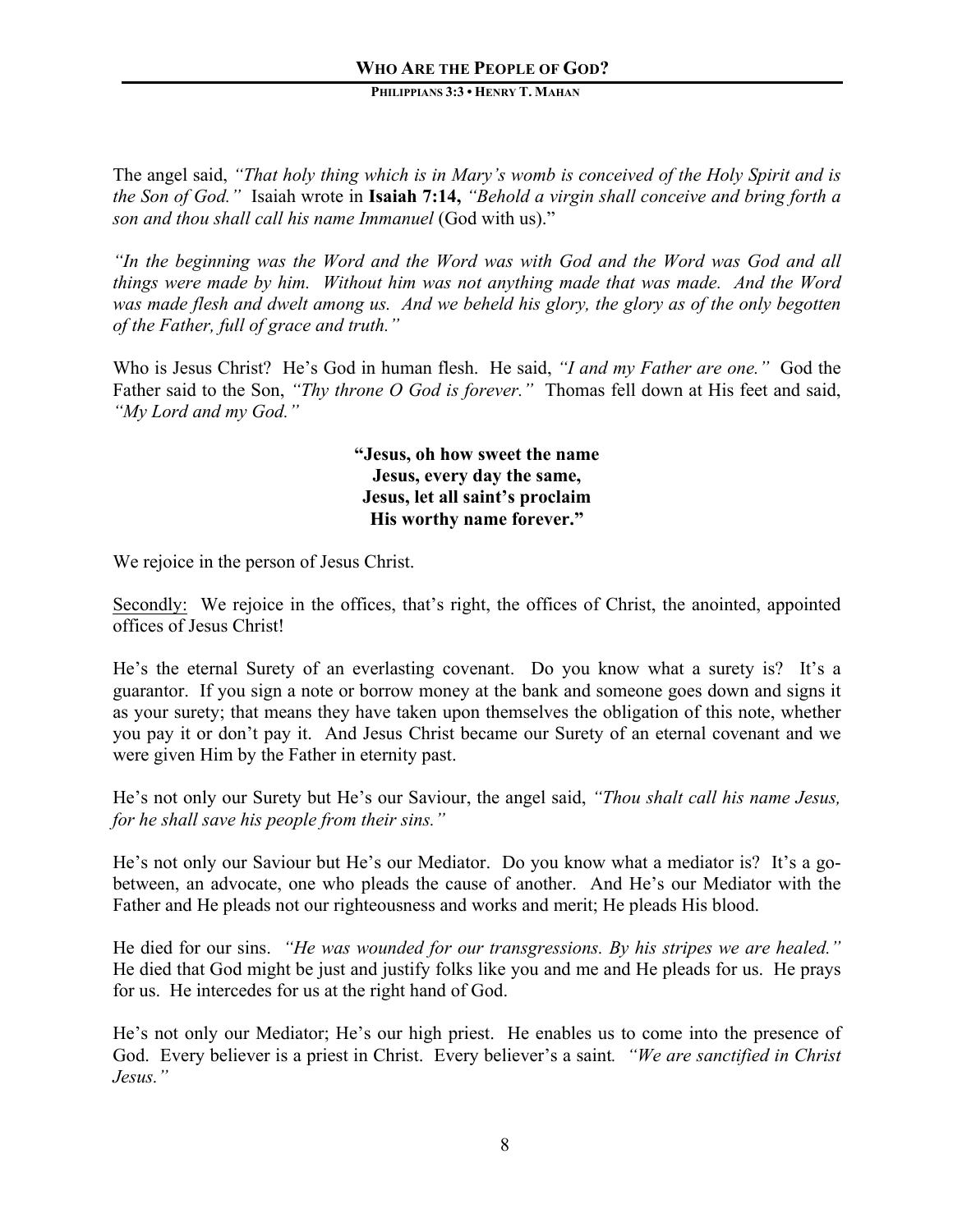Every believer is a priest, ordained a priest, and made a priest by God almighty. He ought to offer sacrifices of love and praise to God. You don't need anybody between you and God but Christ:

*And seeing we have such a high priest; let us come boldly before the throne of grace, (come*) boldly, me and you).God says: *"You come yourself to the very throne of grace and find mercy to help and grace to help in time of need."*

Our Lord taught us to pray: *"Our Father which art in heaven,"* (not our Father, confessor, not our Father, teacher) *our Father which art in heaven."* Every believer comes boldly.

You see, when Christ died on the cross He rent the veil into. He destroyed the Holy of Holies on earth made with hands. He entered into the presence of God Himself with His own blood, not with a human sacrifice, not with a human ceremony, with His blood and made atonement for our souls.

We rejoice in Christ and we rejoice also in the work of Christ. *"Of him are you in Christ Jesus who has made unto us wisdom, righteousness, sanctification, and redemption."* 

> **"It was his love for me That nailed him to the tree To die in agony for all my sins,**

**For my own guilt and blame The blessed Saviour came Willing to bear the shame Of all my sins,**

# **Oh what a Saviour is mine In Him God's mercies combine His love can never decline And He loves me."**

And do you know what? He loves me. We rejoice in Christ Jesus, not in anyone but Christ Jesus, in His person, in His offices, and in His work, we are the true people of God.

**Thirdly:** *"And we have no confidence in the flesh!"*

Now, to understand what this means you have to consider three things: When the word "*flesh*" is used in the Word of God it takes one of three directions:

First of all: The word "*flesh*" in the Scriptures means this, the material and physical privileges and external luxuries which belong to this world.